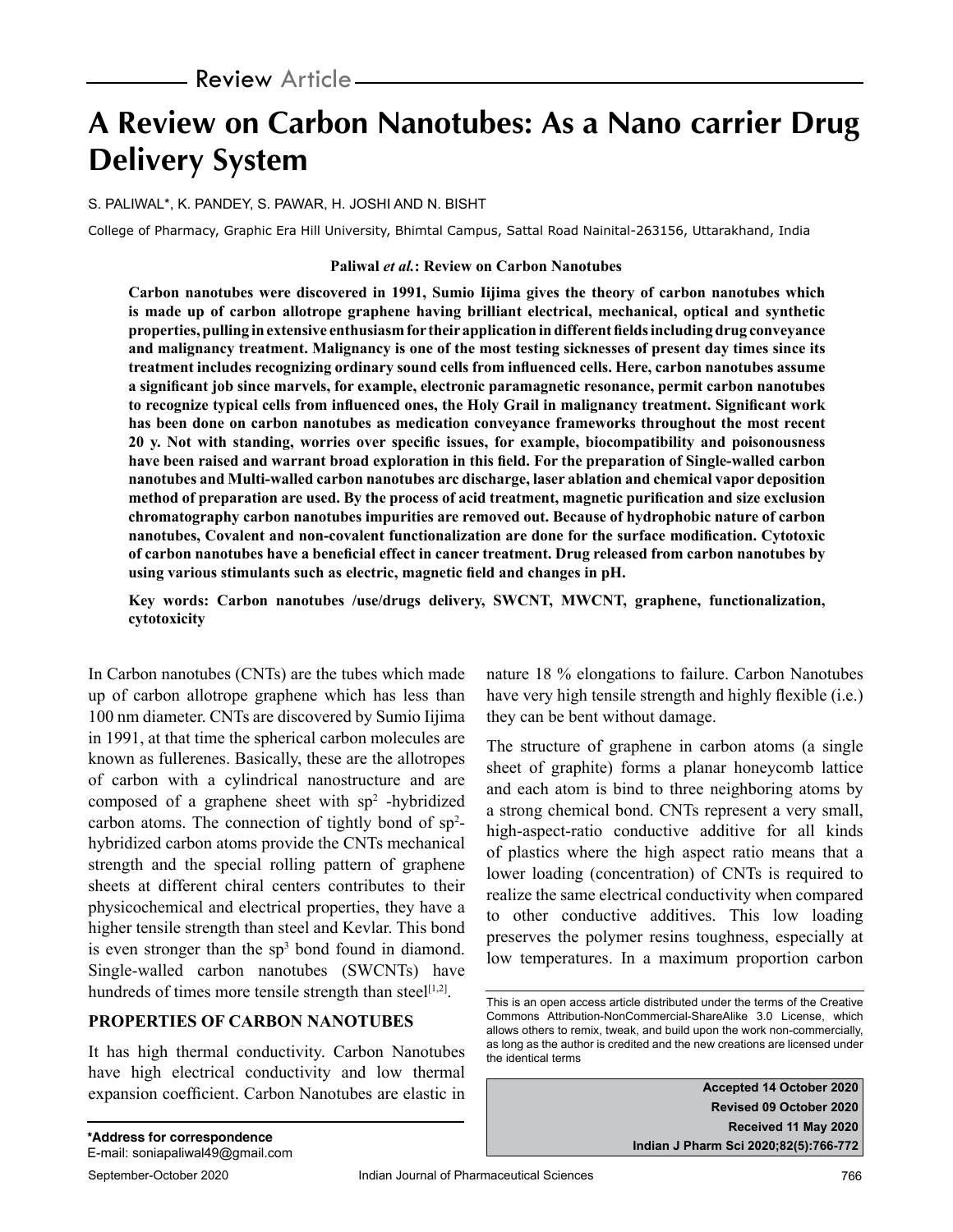#### www.ijpsonline.com

is present in human body which is a considered as a biocompatible material. The cells growth on CNTs has been demonstrated; therefore, they apparently have no toxic effect. The cells also do not adhere to the CNTs, opening doors for applications such as anti-fouling coatings for ships and coatings for prosthetics. The wall of CNTs is of two types: Single-walled CNTs formed by rolling up of single sheet graphene to form a hollow tube (SWCNTs). Multi-walled CNTs (MWCNTs) are formed by rolling the multiple concentric layers of graphene composing it.

Both CNTs are enclosed at both ends in a hemispherical arrangement of carbon networks called fullerenes covered up by the graphene sheet. CNTs may have different lengths ranging from several hundred nano meters to several millimetres, but their diameters depend on their class. As SWCNTs are 0.4-3 nm in diameter and MWCNTs are 2-500 nm in diameter, depending on the method of synthesis<sup>[3]</sup>. A Singlewalled carbon nanotube are composed of a single layer of graphene which forms a cylindrical shape, which can be observed as two planes under a transmission electron microscope. Whereas, a Multi-walled carbon nanotube is made of multiple layers of graphene, which is formed in a concentric pattern around the smallest nanotube<sup>[4]</sup>.

The gap between the graphene interlayer of MWCNTs measures approximately 0.34 nm on average, each forming an individual tube, with all the tubes having a larger outer diameter (2.5-100 nm) than SWCNTs (0.6- 2.4 nm).SWCNTs have a better defined wall, whereas MWCNTs are more likely to have structural defects, resulting in a less stable nanostructure<sup>[5]</sup>.

## **METHOD OF PREPARATION**

#### **Arc discharge method:**

The chamber is composed of two vertical graphite rods one of which is cathode while other is an anode evaporated carbon molecule, and some metal catalysts such as nickel, cobalt, and/or iron (fig. 1).

The direct current is passed through the chamber, which is called an arcing process, and the chamber is being pressurized as well as heated to approximately 4000°. During the process, about half of the evaporated carbon solidifies on the cathode (negative electrode) tip, at a rate of 1 mm/min, whereas the anode (positive electrode) is consumed $[6]$ . In the arc discharge synthesis of CNTs, there are two main methods: Synthesis with the use of different catalyst precursors. Without using any catalyst precursor

Generally, synthesis of multi-walled carbon nanotubes (MWCNTs) could be done without using catalyst precursors, whereas synthesis of single-wall carbon nanotubes (SWCNTs) utilizes different catalyst precursors and, for expansion in arc discharge, utilizes a complex anode, which is made from a composition of graphite and a metal<sup>[7]</sup>.

Advantage: The arc discharge technique produces a large quantity of nanotubes

Disadvantage: The process requires high temperature for CNT synthesis, resulting in fewer structural defects (due to expansion of CTNs).

#### **Laser ablation Method:**

A graphite target is vaporized by laser in an inert atmosphere under high temperature in this method, at the same time the laser produces carbon species, which were transported to a conical, water-cooled copper collector by the flowing inert gas from the hightemperature zone<sup>[8]</sup> (fig. 2).

When the transition metal such as Ni, Co, or Fe is added in a small quantity to the carbon target the Single Walled Carbon nanotubes were produced. The yield of CTNs by this method is totally temperature dependent. By varying the laser, growth temperature, catalyst composition, nature of gases, and gas pressure, the average nanotube diameter and size distribution can be varied<sup>[9]</sup>.



**Fig. 1 Arc discharge device**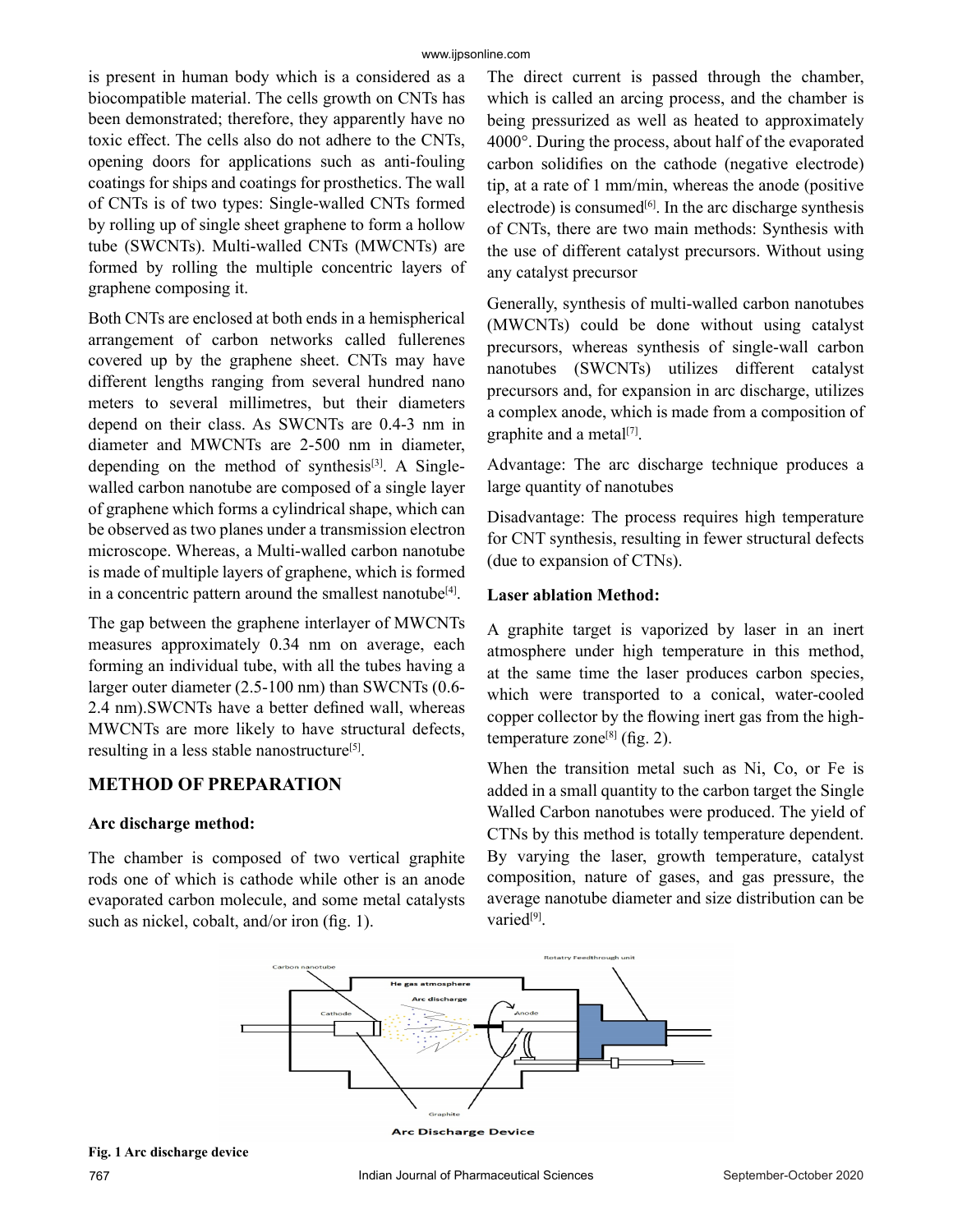Advantage: High yield with relatively low metallic impurities

Disadvantage: CNTs prepared by laser ablation method are not uniformly straight but having some branching.

#### **Chemical vapor deposition:**

Chemical vapor deposition (CVD) is the method for large-scale production of CTNs. By this method, the decomposition of the carbon precursor and CNT are obtained on the surface of catalyst particles (fig. 3).

The two most important CVD techniques for synthesis of CNTs are as follows: the thermal CVD[10] . Plasmaenhanced CVD

In this method a carbon source such as methane, carbon monoxide, acetylene, etc is used as an energy source basically in the gas phase. CNT synthesis using CVD is basically a two-step process. At first the catalyst is prepared by physical vapor deposition or sputtering or dip coating, etc. Then the substrate is heated in a carbonrich gaseous environment in 500-1000°[11]. Comparison between all methods depicted in Table 1.

Advantage: Economically compatible method, resulting in large scale production of pure CTNs<sup>[12]</sup>.

Disadvantages: It uses large scale synthesis routes.

## **PURIFICATION OF CNTS**

Metallic impurities were found to be present in Carbon Nanotubes which are able to create various type of toxicity, becoming a major issue with CTNs based on various researches. The major contaminants comprise metals such as iron, cobalt, nickel etc. Which basically get introduced during manufacturing process of CTNs leading to loss in efficiency of CTNs.

#### **Acid treatment:**

To remove the metal catalyst from CNTs the acid treatment can be opted which includes the following steps: The surface of the metal is exposed to oxidation or sonication. Followed by the exposure of the metal catalyst is to acid and solvated. For which Nitric acid generally as it has effect only on the metal catalyst $[14]$ .

## **Magnetic purification:**

In this method the ferromagnetic particles are mechanically removed from their graphitic shells. The catalytic particles are removed.

## **Size exclusion chromatography:**

For separating semiconducting and metallic SWCNTs size exclusion chromatography of DNA-dispersed



## **Laser Ablation method**



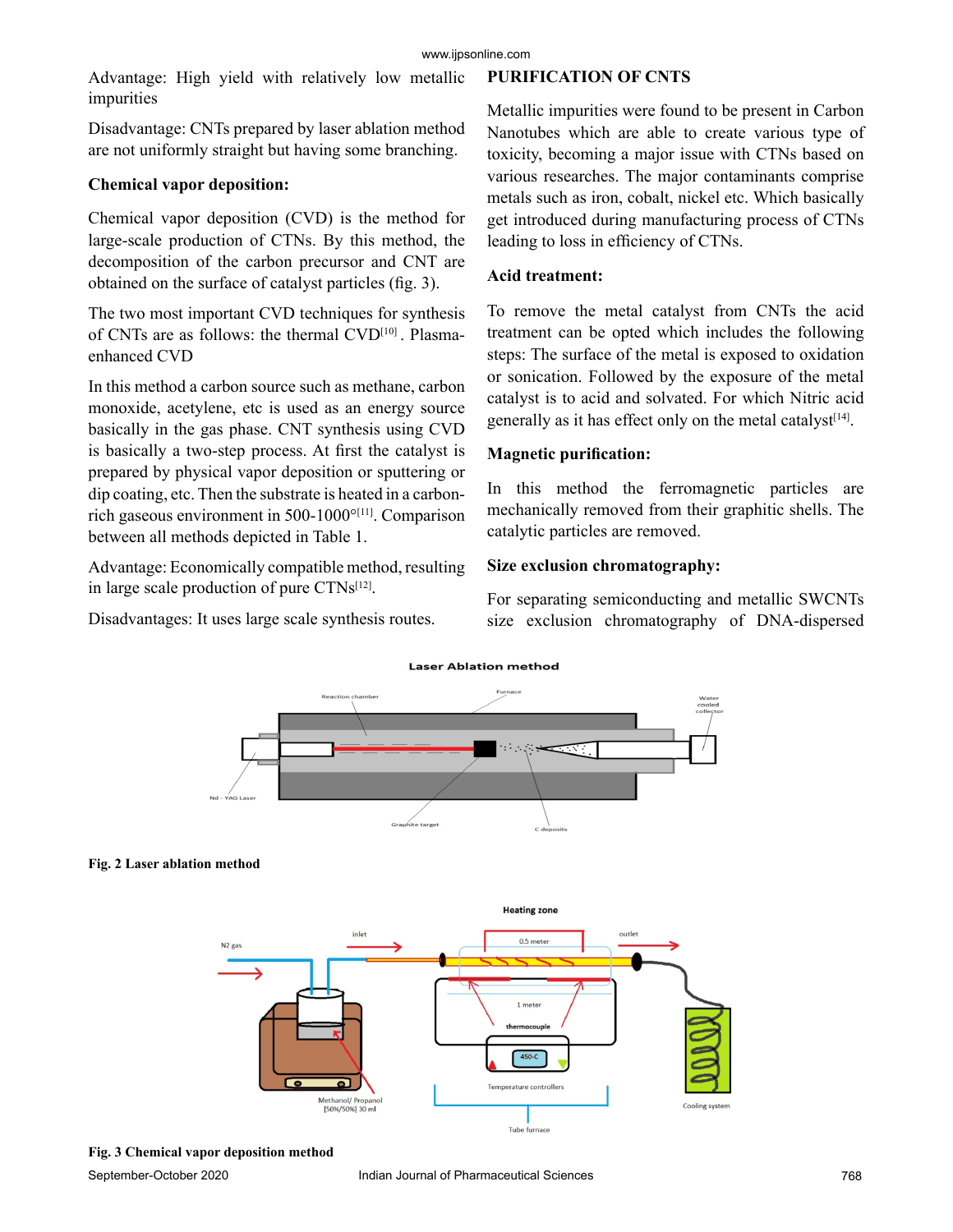www.ijpsonline.com

| Method      | Arc discharge                                                                                               | Laser ablation                                                                                   | Chemical vapor deposition                                                  |
|-------------|-------------------------------------------------------------------------------------------------------------|--------------------------------------------------------------------------------------------------|----------------------------------------------------------------------------|
| Condition   | Inert Gas like Helium, Argon                                                                                | High laser beam at high temp 500-<br>$1000^\circ$ .                                              | Low pressure inert gas like<br>Nitrogen, Argon                             |
| Yield       | Low $(20-100\%)$                                                                                            | Average (up to $70\%$ )                                                                          | High (70-90 %)                                                             |
| Purity      | Medium                                                                                                      | Low                                                                                              | High                                                                       |
| Temperature | $-4000$ °                                                                                                   | $25 - 1000$ °                                                                                    | 500-1000 $^{\circ}$                                                        |
| Product     | SWCNTs: diameters of 0.6-1.4 nm                                                                             | SWCNTs: long bundles of tubes (5-<br>20 µm) with individual diameter from<br>1 to $2 \text{ nm}$ | SWCNTs: long tubes with<br>diameters ranging from 0.6<br>to $4 \text{ nm}$ |
|             | <b>MWCNTs: short tubes</b><br>with inner diameter of<br>1-3 nm and outer diameter of<br>approximately 10 nm | MWCNTs: not useful                                                                               | MWCNTs: long tubes with<br>diameter ranging from 10 to<br>240 nm           |

**TABLE 1: COMPARISION BETWEEN METHODS OF PREPARATION OF CNT[13]**

Carbon nanotubes is used. This is one of the HPLC separation models which have the highest resolution length sorting<sup>[15]</sup>.

## **FUNCTIONALIZATION OF CARBON NANOTUBES**

There are some demerits in Conventional Carbon Nanotubes such as poor water solubility because of their hydrophobic nature, however this property can be conveniently modified by surface functionalization (The functionalization of the CNT surface is a promising means of overcoming these problems by the attachment of organic or inorganic moieties to their tubular structure). Physical properties such as wettability and decreasing the interbond attraction are key factors in enhancing the aqueous solubility of CNTs. The functionalized CNTs present enhanced properties enabling facile production of novel nanomaterials and Nano devices. The functionalization of CNTs could get better their chemical compatibility and dissolution properties, which would enable both a wider characterization and resultant chemical reactivity. Apart from water solubility, other factors such as drugcarrying capacity, cellular uptake, absorption profile and excretion from biological system can also modified by the process of functionalization<sup>[16]</sup>. Treatment of CNTs with strong acids results in the introduction of carboxyl groups on their surfaces which increases their dispersibility in aqueous solutions. CNTs are currently one of the most popular nanomaterials used in a number of applications including electronics, energy storage, solar cells, molecular separation, sensing, bio sensing and drug delivery gene therapy etc. CNTs can be used as drug-delivery vehicles or 'Nano carriers' in cancer therapy and other areas of medicine without causing toxicity in healthy tissue and allowing prolonged drug release. In current scenario carbon nanotubes (CNTs) are resourceful subject of medical, effective drug regimen and in the bio sensing methods for treatment and health monitoring especially in cancer therapy primarily includes surgery, radiation therapy, and chemotherapy<sup>[17]</sup>.

To act as a good drug delivery system the solubility and biocompatibility are the basic necessities, hence the first property CNTs must possess is that they be easily soluble in the gastrointestinal environment which require aqueous solubility along with easy and uniform dispersion. The basic stumbling block in the path of better drug delivery practically is solubility of CNTs in aqueous medium due to graphene side walls having $\pi$ - $\pi$  interactions. For obtaining better solubility and dispersion the process of functionalization is one of the effective approaches which enhance the wetting of the hydrophobic tube surfaces and decreasing the CTNs bundle formation. To obtain desirable dispersion, Foldvari *et al*. have proposed four basic approaches<sup>[18]</sup>: surfactant-assisted dispersion, solvent dispersion, functionalization of side walls, and bimolecular dispersion. With the help of functionalization unwanted properties such as cytotoxicity etc. can be reduced, alteration in the physiochemical properties can be  $done^{[19]}$ . The functionalization can be divided into two main subcategories: non-covalent functionalization and covalent functionalization. Basically, functionalization can be done in two ways, i.e., covalent functionalization and non-covalent functionalization<sup>[20]</sup>. Even entrapment of molecules in the internal cavity of CNTs is also done via functionalization. Sites for Functionalization in CNTs are The side wall of CNTs. The end cap of CNTs.

#### **Covalent functionalization:**

Covalent functionalization gives the more secure conjunction of functional molecules. Cycloaddition and oxidation are two most widely employed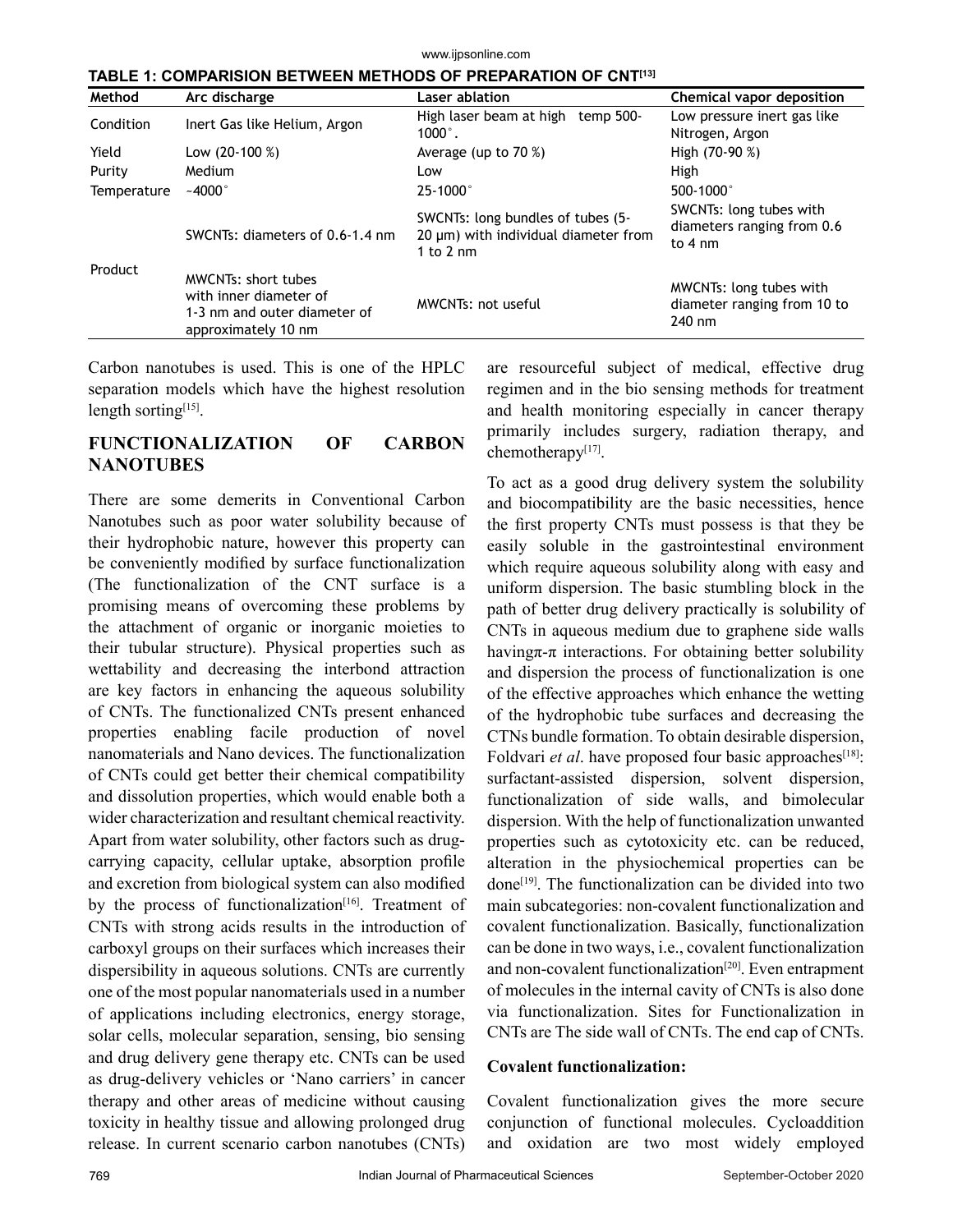techniques for covalent functionalization of CNTs. The covalent functionalization of graphene can be achieved by nucleophilic substitution, electrophilic addition, and addition and condensation reactions. The mechanism involves in the covalent functionalization is to establishment of covalent linkage between the unsaturated carbon  $\pi$ -bond and other functional groups. Oxidation of CNTs can be brought about by reacting them with strong acids such as  $HNO_3$ ,  $H_2SO_4/HNO_3$ , or  $KMnO_4/H_2SO_4$ . Upon oxidation, a carboxylic functional group (COOH) is introduced to the CNTs<sup>[21]</sup>. Functionalization with COOH provides a link for ligation of other molecules onto the CNTs so as to achieve any required effects. These linkages may be further worked out through amidation or esterification reactions that are suitable for the attachment of molecules without inducing any alteration in the electronic properties of CNTs. Some disadvantages of oxidation reactions are shortening of CNTs and the development of defects on open end. To overcome these problem functional groups on the oxidized CNTs can further react with SOC land carbodiimide to yield functional materials with great propensity for reacting with other compounds<sup>[22]</sup>. Cycloaddition is sometimes a better alternative to overcome the above-mentioned problems. 1,3-Dipolar cycloaddition reaction is mostly adopted for better functionalization based on the fact that upon reaction, amino acids and aldehydes condense, leading to the formation of azomethine ylide adduct, which in turn reacts with the side wall of CNTs. This results in the formation of a pyrrolidine ring which facilitates conjugation of drug molecules<sup>[23]</sup>.

#### **Non Covalent functionalization:**

This method does not affect the chemical properties of CNTs it is totally dependent on  $\pi \pi$  interaction, vanderwals forces, and/or hydrogen bonding. It is found that this method is quite easier than the covalent functionalization. Functionalization of proteins, singlestranded DNA and also fluorescence-attached PEG are some of the examples of non-covalent functionalization achieved through  $\pi$ -π interaction<sup>[24]</sup>.

## **DRUG LOADING**

As CNTs is the form of targeted drug delivery system, which deliver the drug to the desired site. So, loading of the drug means the active form of drug is inserted into the Drug delivery system which is in the form of CNTs combined with the other carriers. CNTs are having high surface area and volume because of which they can

carry drug in a large amount. Its hydrophilic nature can be further improved by functionalization of CNTs.

SW/MWCNTs (3 mg) were redispersed in 15 ml of deionized water by probe sonication. Drug was dissolved in 1 ml of solvent and added drop wise to the SW/MWCNTs solution under vigorous stirring and incubated overnight stirring at room temperature. The resultant drug loaded SW/MWCNTs were centrifuged at 10 000 rpm for 15 min to remove the free drug. The amount of free drug in the supernatant was determined by measuring the absorbance at 440 nm to estimate its concentration from the dose absorption curve, allowing the drug loading efficiency to be estimated. The drug loading efficiency (DLE, wt %) of drug in SW/ MWCNTs was calculated according to the following formula:

## *DLE % = weight of CUR added-weight of free CUR in supernatant/ weight of CUR added×100*

## **CYTOTOXICITY OF CNTS**

Toxic effect of CNTs is no doubts a hot topic rising with the study of nanotechnology. Study of cytotoxicity of CNTs is completely different from other toxicological studies. To deal with cytotoxicity of CNTs one must have proper knowledge about the nature and behavior of CNTs. Some researcher report showed the cytotoxicity of CNTs to mammalian cells whereas others expounded their biocompatibility. Chen applied a specific strategy to evaluate cytotoxicity associated with CNTs. It involved biomarkers that measures changes in gene expression (due to initiation of inflammation, apoptosis or immune response) on exposure to nanomaterials. This cytotoxic behavior of CNTs could be used in a positive manner for treatment of cancer[25]. Some other properties such as surface area, dispersal properties, functionalization and biocompatibility of CNTs may also be responsible for creating cytotoxicity in mammals. Some studies have also showed that with the help of functionalization the biocompatibility of CNTs can be improved and level of toxicity can be reduced as compared to those with nonfunctionalized CNTs<sup>[26]</sup>. Different researches have been made to reduce the immunotoxicity such as suppressing the size of CTNs may reduce the immunotoxicity. Some other factors can also influence the cytotoxicity such as reduction in recommended dose allowance, coating with biocompatible polymers such as polyurethane, polycarbonate etc<sup>[27,28]</sup>. It was also found that some of the impurities such as Fe causes inhibitory effects in CTNs which in further researches can be removed by various methods such as oxidation (protecting metal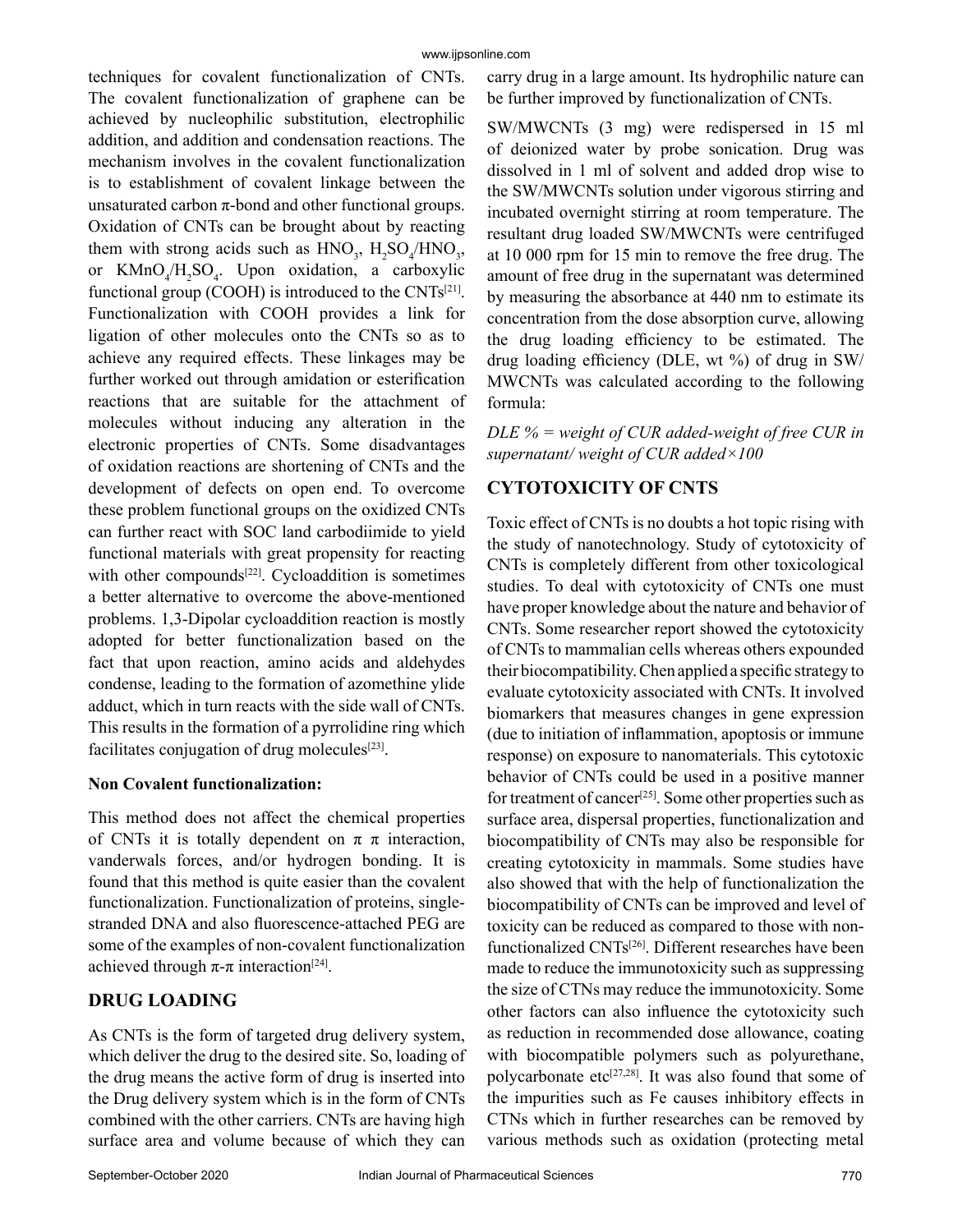#### www.ijpsonline.com

catalyst) of nanotubes followed by sulfidation method (results in removing carbonaceous impurities present on the surface of nanotubes)[29,30]. Several researchers have found the degradation of nanotubes with reactive radical intermediates, Alllen *et al*.in his research found that the functionalized nanotubes were having better oxidizing susceptibility $[31]$ . It can be concluded from such studies that functionalization of CNTs may result in increased bioavailability and enhancing its biodegradability.

## **DRUG RELEASE MECHANISM**

After the preparation and functionalization of CNT's, drug is loaded into the CNT's. So it is important to understand the mechanism to drug release from encapsulated CNT's, to show their therapeutic response. To trigger the drug release from CNT various stimulants are used such as electric field, magnetic field, changes in  $pH$  around them<sup>[32]</sup>. Ji SI synthesized TDDS of ketoprofen MWCNT's with polyethylene oxide (PEO) and pentaerythritol triacrylate (PETA) polymers and drug release was accelerated by applying a high electric voltage, dissolved the PEO and drug is released from CNT's[33]. In another study, gemcitabine loaded hyaluronic acid MWCNT's was conjugated with PEGylated using different pH as a stimulant for drug release and examined the sample by HPLC method<sup>[34]</sup>.

The thermal conductivity and exceptional mechanical properties of CNTs are particularly important for handy applications. Various obstacles still can't seem to be defeated before the handy capability of nanotubes can be acknowledged, not least discovering better and less expensive combination and filtration procedures, improving our capacity to control them at the nanoscale, and the advancement of more delicate portrayal strategies. However, given that their properties are so abnormal, their size is so little and the extension for applications is so enormous, we feel sure that it is just an issue of time before the guarantee of nanotubes is satisfied. In the field of CNT innovation for malignant growth treatment, the issues encompassing CNT harmfulness stay uncertain, as there are various clashing investigations showing both poisonous and non-harmful conduct, notwithstanding various medications which have been conveyed utilizing carbon nanotubes. This is partially; it appears, because of the idea of the exploration being led. That is, there is no genuine benchmark for looking at results. Because of the scope of boundaries recorded before which have been appeared to influence CNTs harmfulness, this is a territory which will require the consistent consideration of toxicologists later on. It is an incredibly encouraging use of nano-innovation and is certainly worth further exploration, as the current strategies for malignant growth treatment are unpredictably hurtful and just somewhat powerful.

#### **Acknowledgement**

The authors thankful to Head of department, College of Pharmacy, Graphic Era Hill University, for providing the necessary facilities and support to carry out the research work.

## **Conflict of interests:**

The authors declared no conflict of interest.

## **REFERENCES**

- 1. Yamaguchi T, Bandow S, Iijima S. Synthesis of carbon nanohorn particles by simple pulsed arc discharge. C h e m Phys Lett 2004;389:181-5.
- 2. Dresselhaus MS, Dresselhaus G, Charlier JC, Hernandez E. Electronic, Thermal and mechanical properties of carbon nanotubes. Philos Transact A Math Phys Eng Sci 2004;362:2065-98.
- 3. Kim SN, Rusling JF, Papadimitrakopoulos F. Carbon nanotubes for electronic and electrochemical detection of biomolecules. Adv Mater 2007;19:3214-28.
- 4. Kumar S, Singh Kushwaha, Ghoshal S, Rai AK, Singh S, Singh P. Carbon nanotubes as a novel drug delivery system for anticancer therapy. Braz J Pharm Sci 2013;49:629-43.
- 5. Kafa H, Wang, JT, Al-Jamal. Current perspective of carbon nanotubes application in neurology. Int Rev Neurobiol 2016;130:229-63.
- 6. Kaur J, Gill SG, Jeet K. Applications of Carbon Nanotubes in Drug Delivery. Characterization and Biology of Nanomaterials for Drug Delivery 2019;1:113-35.
- 7. Eatemadi A, Daraee H, Karimkhanloo H, Kouhi M, Zarghami N, Akbarzadeh A, *et al*. Carbon nanotubes: properties, synthesis, purification, and medical applications. Nanoscale Res Lett 2014;9:393.
- 8. Thess A, Lee R, Nikolaev P, Dai H, Petit P, Robert J, *et al*. Crystalline ropes of metallic carbon nanotubes. Science 1996;273(5274):483-7.
- 9. Yudasaka M, Yamada R, Sensui N, Wilkins T, Ichihashi T, Iijima S. Mechanism of the effect of NiCo, N and Co catalyst s on the yield of single-wall carbon nanotubes formed by pulsed Nd:YAG laser ablation. J Phys Chem A 1999;130(30):6224-9.
- 10. Vander Wal RL, Berger GM, Ticich TM. Carbon nanotube synthesis in a flame using laser ablation for in situ catalyst generation. Appl Phys 2003;77(7):885-9.
- 11. Purohit R, Purohit K, Rana S, Rana RS, Patel V. Carbon nanotubes and their growth methods. Procedia Mater Sci 2014;6:716-28.
- 12. Patole SP, Alegaonkar PS, Lee HC, Yoo JB. Optimization of water assisted chemical vapor deposition parameters for super growth of carbon nanotubes. Carbon 2008;46(14):1987-93.
- 13. Xiao-Di wang, Vinodgopal K, Gui-ping dai. Synthesis of carbon nanotubes by catalytic chemical vapor deposition. intechopen limited. London: UK; 2019;1-19.
- 14. Rummeli MH, Borowiak-Palen E, Gemming T, Pichler T,